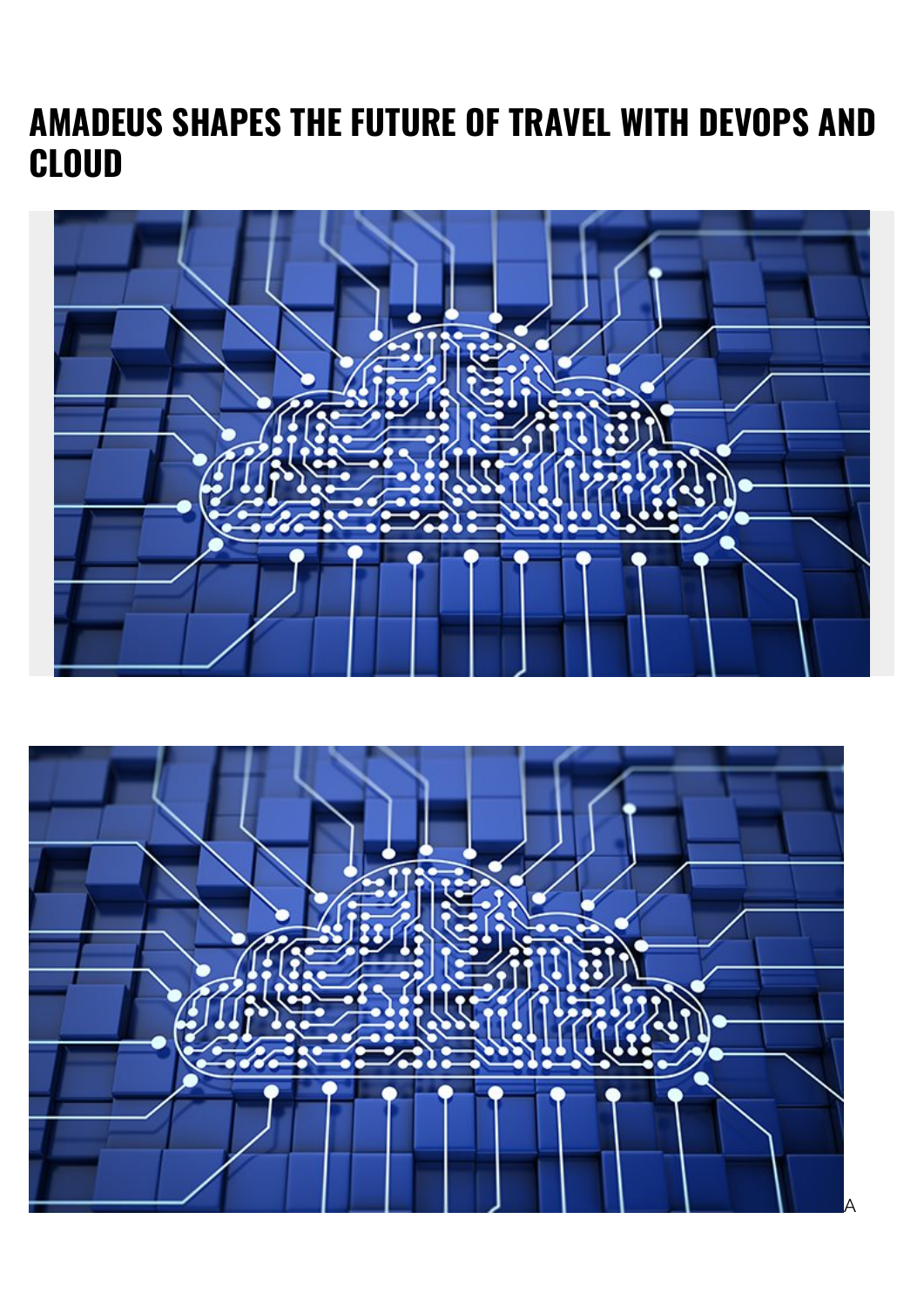global leader in the travel industry, Amadeus IT Group is the connection point conducting over 90% of global transactions between travel buyers, providers, and sellers. Our systems are relied on by over 700 airlines, almost 600,000 hotel properties, and hundreds of airport operations, ground handling, cruise, rail, ferry, and car rental companies, and even travel insurance providers. We operate in more than 190 countries worldwide, processing more than 3.9 million net bookings per day and over 55,000 transactions per second at peak. Amadeus systems support our customers with:

- Handling bookings and ticketing
- Managing flight check-ins
- Processing boarding passes to facilitate aircraft boarding
- Delivering passenger manifests to government agencies before planes leave their gates
- Ensuring correct plane fueling levels
- Managing flight, hospitality, and baggage schedules
- Distributing data
- Billing and other financial transactions
- And much, much more...

To keep everyone and everything moving across the globe and many different time zones, these services must operate at always-on, near real-time speeds. And, that requires robust IT infrastructure to support the high-speed digital demands of today's travel. With travel transactions driven by online and mobile customer behaviors growing at double-digit rates, we are constantly working to ensure our infrastructure can support this growth.

It's my responsibility to keep the workloads that support all of these transactions on track in the face of rapid growth and increasing customer expectations. Control-M has helped me successfully deliver against our goals for nearly 18 years.

Amadeus runs [Control-M](https://blogs.bmc.com/it-solutions/control-m.html) to automate over 300,000 jobs every day, of which tens of thousands are considered mission-critical. To handle this growth, our ops teams and 5,000+ developers are reorganizing into **DevOps** teams and are moving our technology and applications to a private cloud, which we call Amadeus Cloud Services (ACS). We are making the transition to the private cloud using Control-M as a core technology platform along with Docker, Kubernetes, and Openshift.

# **Keeping workloads humming**

Our workflows support critical, time-sensitive services, and on-time completion is a business imperative. Even a small delay on our part could seriously affect the business of our customers.

For example, a slowdown in boarding pass processing or late delivery of passenger manifests might delay a flight's departure. That creates a domino effect as a delayed takeoff turns into a late arrival at the destination. If no arrival gate is available, more delays occur and passengers may miss connecting flights. A change in flight crew may be necessitated causing even more disruption. The end result is high customer dissatisfaction levels and costly rebooking activities.

File transfers are a major part of keeping flights on schedule. We serve hundreds of airlines, including major carriers such as Lufthansa, British Airways, Qantas, and Southwest. Each one has hundreds of flights daily. Every flight involves hundreds of data points. We have approximately 30,000 file transfer jobs and the number of data points we move every day is growing exponentially.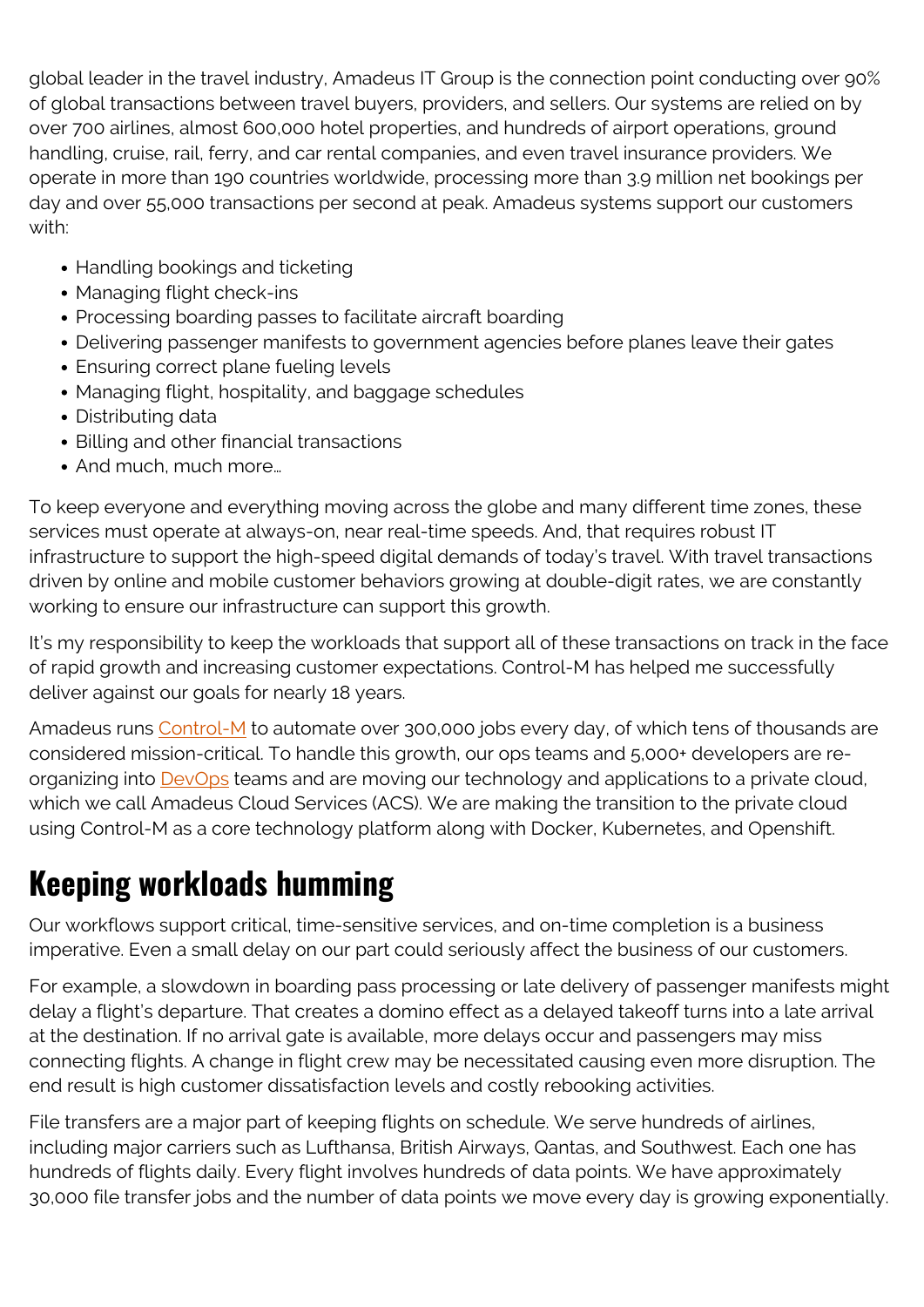As with workflows, timely completion of file transfers is essential. For example, when an airline increases fares, it reports the increase to a publisher such as Airline Tariff Publishing Company (ATPCO), which distributes it to all interested entities including Amadeus. Our systems must then update the fare price database to put the higher fares into effect. Failing to meet our service level agreements (SLAs) for this update could result in tickets being erroneously sold at the lower price, causing the airline to lose revenue.

The level of workload and file transfer automation provided by Control-M has enabled Amadeus to successfully meet stringent SLAs for nearly two decades despite rapid growth and the skyrocketing demand for greater mobility and faster transaction speeds. Additionally, we've been able to absorb significant growth without a corresponding increase in resources.

### **Increasing development agility**

Digital technologies have completely redefined and transformed the travel industry. Consumers are constantly demanding new and enhanced services. Our job is to ensure that our customers can meet their customers' demands and excel in a highly competitive marketplace. For me, that means streamlining and speeding the process of defining and deploying workloads all while keeping my eye on transaction costs and ways to continue driving that down.

Early on, defining and deploying jobs was a manual process. We built an in-house tool so developers could enter job definitions. Our scheduling team then copied the definitions into Control-M. As we evolved our process, we developed a tool that permitted developers to specify jobs using XML. The tool converted the XML into Control-M and loaded it into the Enterprise Manager. However, because we did not have the resources necessary to support and evolve the tool, we were unable to gain wide adoption by our 5,000+ developers.

Last year we replaced that homegrown tool by expanding our Control-M environment. We're now migrating applications using Control-M, which enables developers to take full ownership of their applications.

These newly implemented Control-M capabilities allow us to:

- Eliminate the manual request process, significantly reducing time to resolution.
- Empower our developers to adopt a Jobs-as-Code approach where the jobs can be built, tested and debugged in code and stored within their existing CD/CD pipeline. The result is greater agility and faster delivery of new services and enhancement of existing ones.

With these new capabilities, we estimate that we will save at least 20% of the time it now takes to define and move workloads from development to production. Considering the number of jobs we handle, the savings will be substantial. To speed the process even further, we plan to more fully automate the business process of moving workloads from development through test and into production.

# **Heading into the cloud**

As we move into the future, every action we take has to focus on ensuring the continued stability and high performance of the services we deliver. That's easier said than done, of course. At Amadeus we continue to look towards technology and strong partners to help us as we work to improve our business to serve our customers.